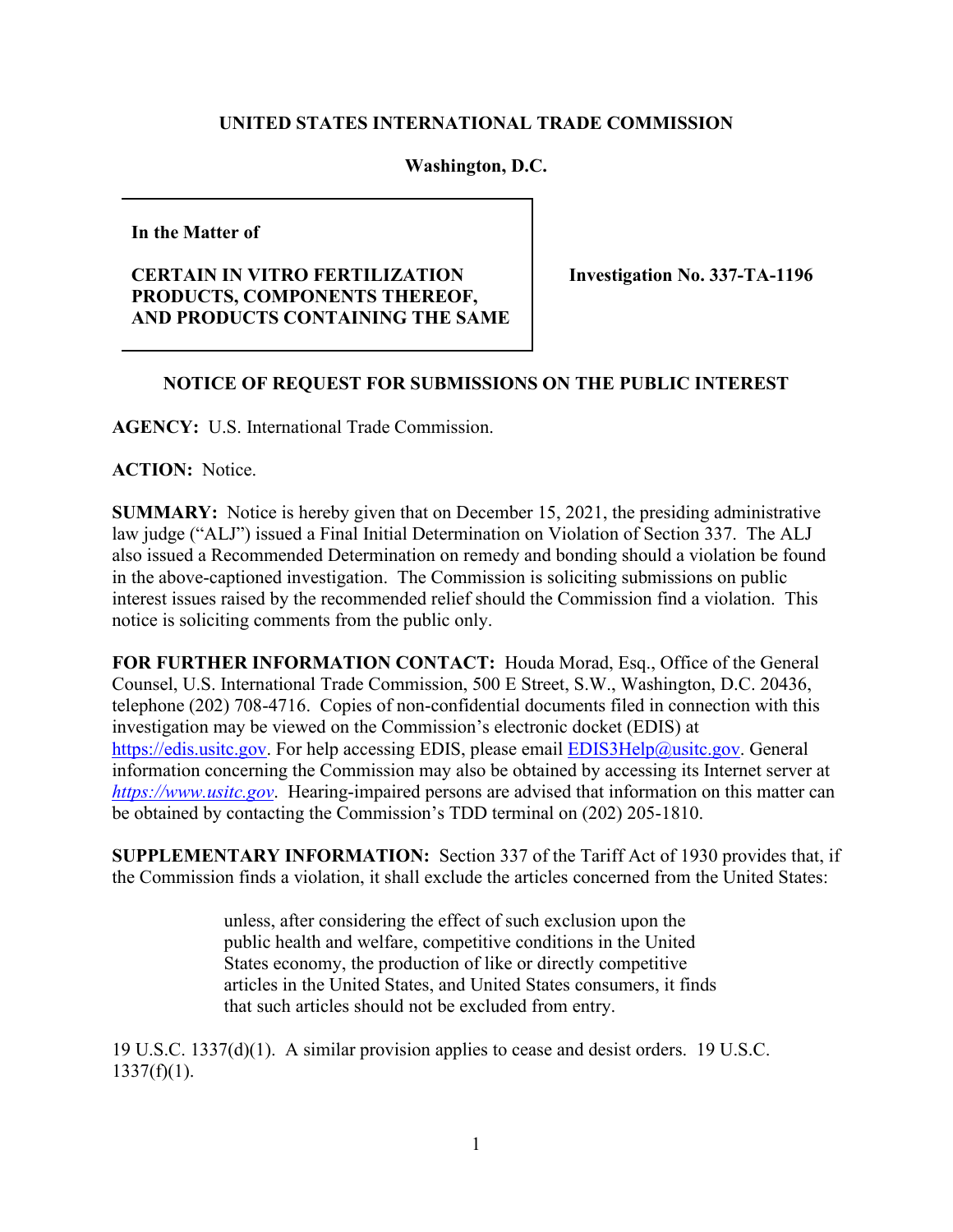The Commission is soliciting submissions on public interest issues raised by the recommended relief should the Commission find a violation, specifically: (1) a limited exclusion order directed to certain in vitro fertilization products, components thereof, and products containing the same imported, sold for importation, and/or sold after importation by defaulting respondents Fast IVF of Scottsdale, Arizona and Hermes Ezcanesi of Istanbul, Turkey; and (2) a cease and desist order directed against Fast IVF. Parties are to file public interest submissions pursuant to 19 CFR 210.50(a)(4).

The Commission is interested in further development of the record on the public interest in this investigation. Accordingly, members of the public are invited to file submissions of no more than five (5) pages, inclusive of attachments, concerning the public interest in light of the ALJ's Recommended Determination on Remedy and Bonding issued in this investigation on December 15, 2021.Comments should address whether issuance of the recommended remedial orders in this investigation, should the Commission find a violation, would affect the public health and welfare in the United States, competitive conditions in the United States economy, the production of like or directly competitive articles in the United States, or United States consumers.

In particular, the Commission is interested in comments that:

- (i) explain how the articles potentially subject to the recommended remedial orders are used in the United States;
- (ii) identify any public health, safety, or welfare concerns in the United States relating to the recommended orders;
- (iii) identify like or directly competitive articles that complainants, complainants' licensees, or third parties make in the United States which could replace the subject articles if they were to be excluded;
- (iv) indicate whether complainants, complainants' licensees, and/or third-party suppliers have the capacity to replace the volume of articles potentially subject to the recommended orders within a commercially reasonable time; and
- (v) explain how the recommended orders would impact consumers in the United States.

Written submissions must be filed no later than by close of business on **January 14, 2022**.

Persons filing written submissions must file the original document electronically on or before the deadlines stated above. The Commission's paper filing requirements in 19 CFR 210.4(f) are currently waived. 85 FR 15798 (March 19, 2020). Submissions should refer to the investigation number ("**Inv. No. 337-TA-1196**") in a prominent place on the cover page and/or the first page. (*See Handbook for Electronic Filing Procedures,* 

*https://www.usitc.gov/documents/handbook\_on\_filing\_procedures.pdf.*). Persons with questions regarding filing should contact the Secretary (202-205-2000).